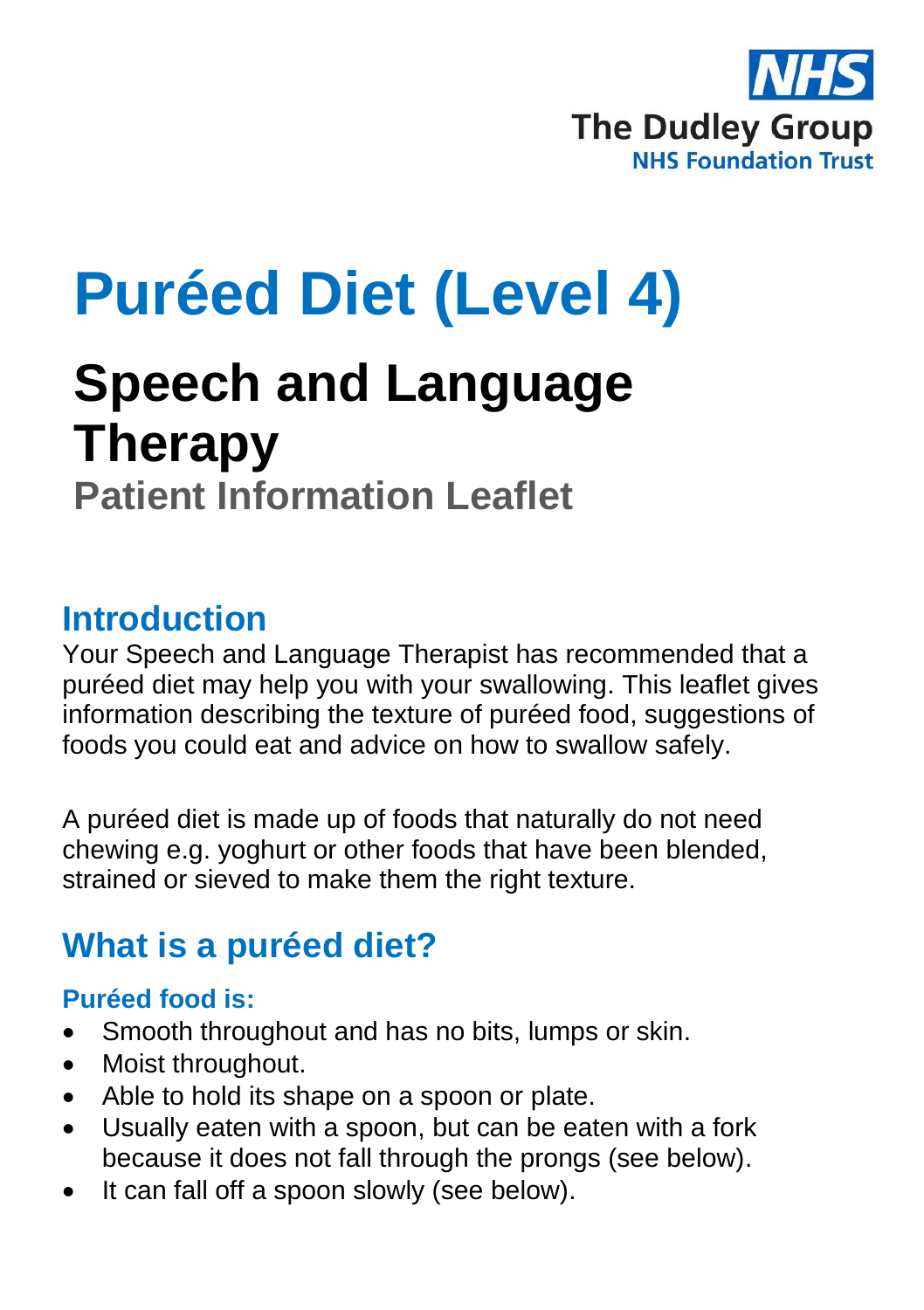

#### **Puréed food should not:**

- Require chewing.
- Have any loose liquid which has separated off or been poured e.g. milk, custard or gravy. This should either be drained off or combined within the purée.
- Be drunk from a cup or sucked through a straw.
- If you are on thickened drinks, puréed food should not be thinner than your drinks.
- If you are on thickened fluids, do not have ice cream (unless you have been told otherwise by the Speech and Language Therapy team).

#### **Presentation suggestions:**

- Presentation is important to make puréed food more appealing and appetising.
- It is a good idea to purée different types of food individually (e.g. fish, vegetables) and place them separately on the plate. This retains the individual taste and colour of the item.
- Puréed food can be piped, layered or moulded.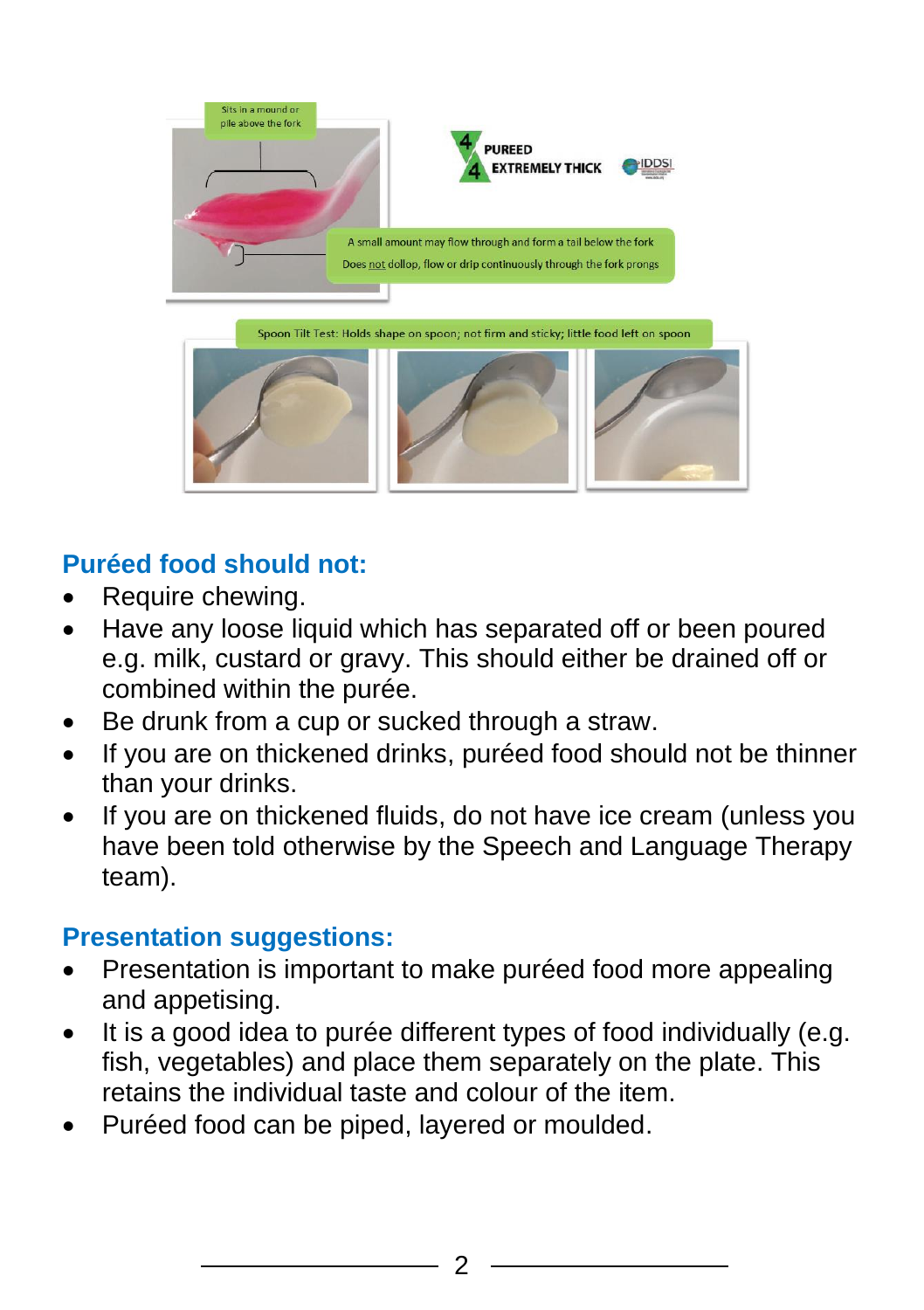#### **Preparation advice:**

- Food can be puréed using a blender, liquidiser, food processor or a masher, then passed through a sieve.
- Cook food as per cooking instructions and cut into small pieces before blending.
- Puréed food often needs to be blended with a liquid/sauce to ensure it remains smooth and moist.
- If food becomes too thin, a thickener can be added to gain the correct texture e.g. cornflour or thickener.

# **Example foods:**

#### **Breakfast**

- Puréed porridge or porridge made from powder e.g. Ready Brek.
- Weetabix made with hot milk.
- Puréed creamy scrambled egg and puréed beans.
- Puréed banana or other soft fruits.

#### **Main meals**

- Puréed meat or fish in sauce with puréed vegetables.
- Puréed casseroles or stews.
- Puréed pasta/rice with sauces e.g. lentil and vegetable curry.
- Puréed cheese and potato pie or puréed cauliflower cheese.
- Smooth, thick soups (if you are on thickened drinks, all soup should be the same consistency as your drinks).

#### **Puddings**

- Stewed puréed fruit e.g. apples, pears and custard.
- Fruit fools, smooth mousses, Angel Delight or crème caramel.
- Smooth custard.
- Puréed rice pudding.
- Yoghurts (smooth, no bits).
- No ice cream or jelly unless advised by your Speech and Language Therapist.
- Puréed banana blended and combined with cream/custard.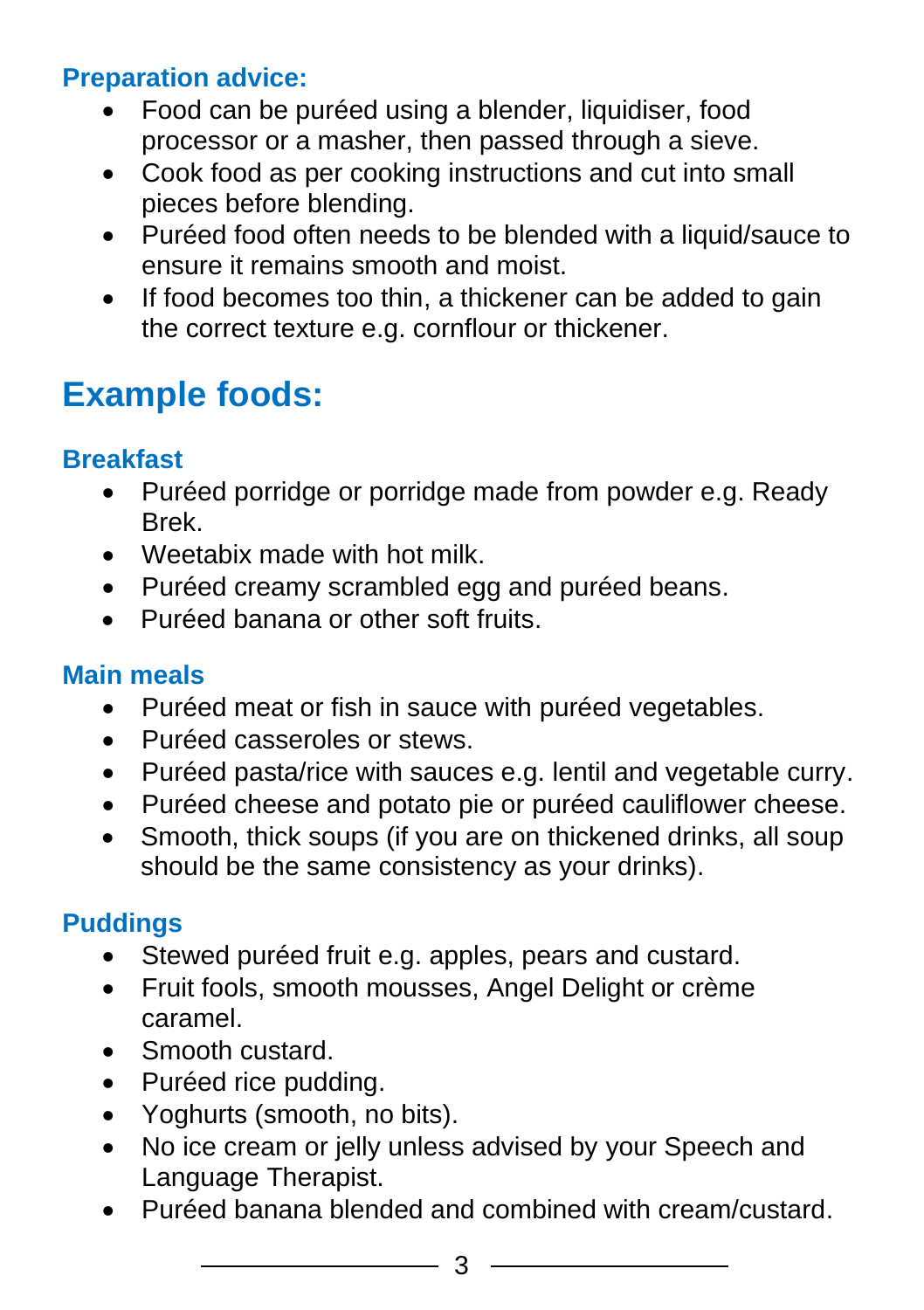# **Safe swallowing guidelines**

#### **Strategies**

- Take small sips/mouthfuls at a time.
- Make sure that after you swallow, your mouth is clear before taking the next mouthful.
- Clear any food residue from your mouth after a meal with oral care or sips of drink.

#### **Posture**

- Ensure your posture is good and sit as **upright** as possible.
- Ensure you remain upright for 30 minutes after eating.

#### **Environment**

- Eat in a relaxed atmosphere.
- Do not rush.
- Try not to talk while eating and drinking.
- Ensure you concentrate on swallowing.
- Meal timing may be important e.g. eating little and often.

# **Why is it important to follow Speech and Language Therapy advice?**

Not following recommendations may place you at risk of choking or food "going down the wrong way" (aspiration). This may cause a chest infection. You can discuss this with your speech and language therapist.

# **Signs of swallowing difficulties**

- Coughing, choking or coughing fits when swallowing food or drink (this may be during or after meals).
- A 'gurgly' voice after eating or drinking.
- Food remaining in your mouth after a meal.
- Shortness of breath during or after eating.
- Food getting stuck in your throat.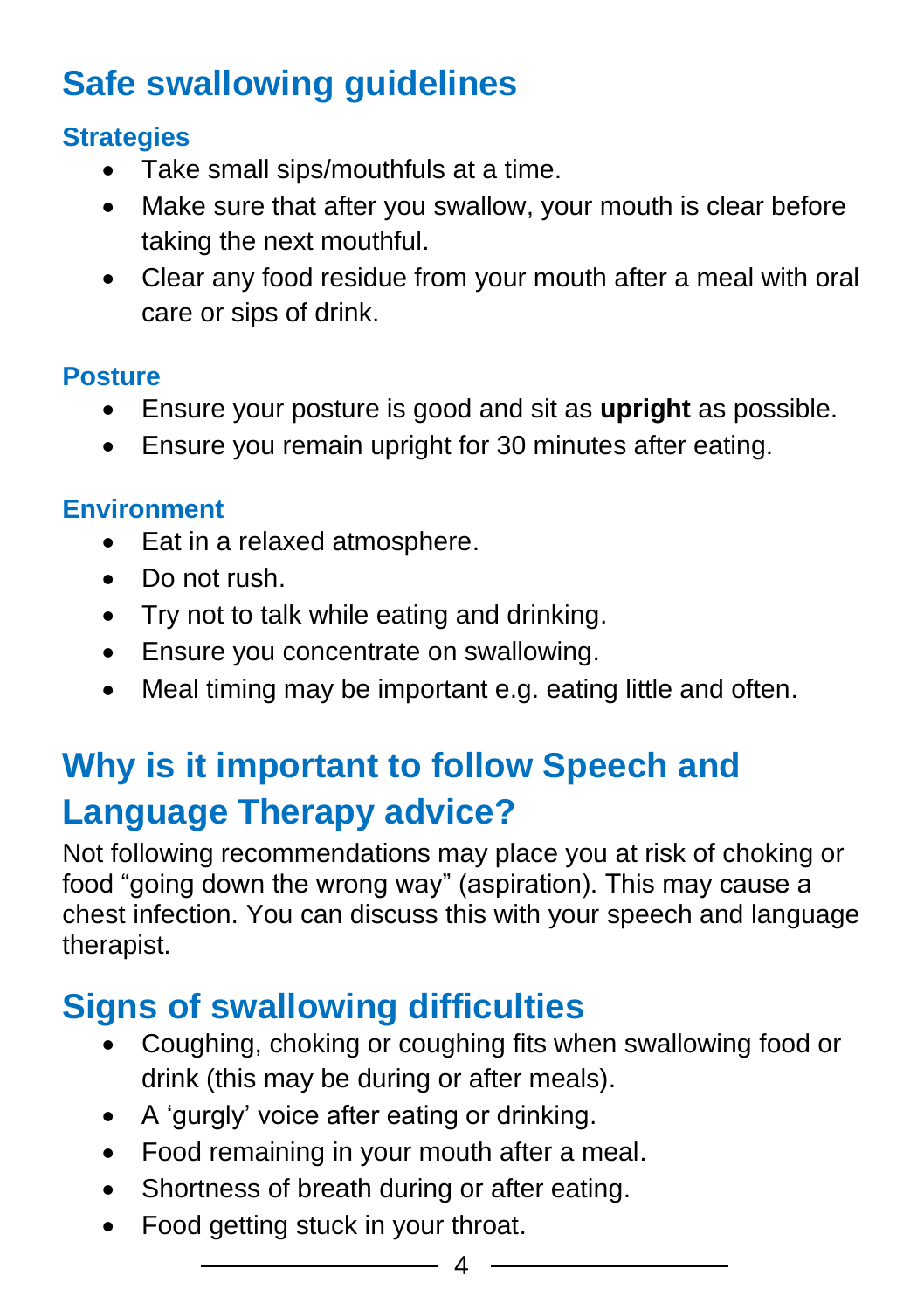- Feeling chesty or having regular chest infections.
- **Remember:** If you are sleepy or unwell, your swallow may be worse than usual.

#### **If you notice any of the above, contact your GP or your Speech and Language Therapy team for advice:**

Dudley Community Speech and Language Therapy: 01384 321600

Dudley Acute Speech and Language Therapy: 01384 456111 ext. 2439 or 4565

## **References**

Image sourced from: <https://iddsi.org/resources/>

If you have any questions, or if there is anything you do not understand about this leaflet, please contact:

Speech and Language Therapy team on 01384 456111 ext. 2439 or 4565

(8.00am to 4.00pm, Monday to Friday)

Russells Hall Hospital switchboard number: 01384 456111

**This leaflet can be downloaded or printed from:**

http://dgft.nhs.uk/services-and-wards/speech-and-languagetherapy/

If you have any feedback on this patient information leaflet, please email dgft.patient.information@nhs.net